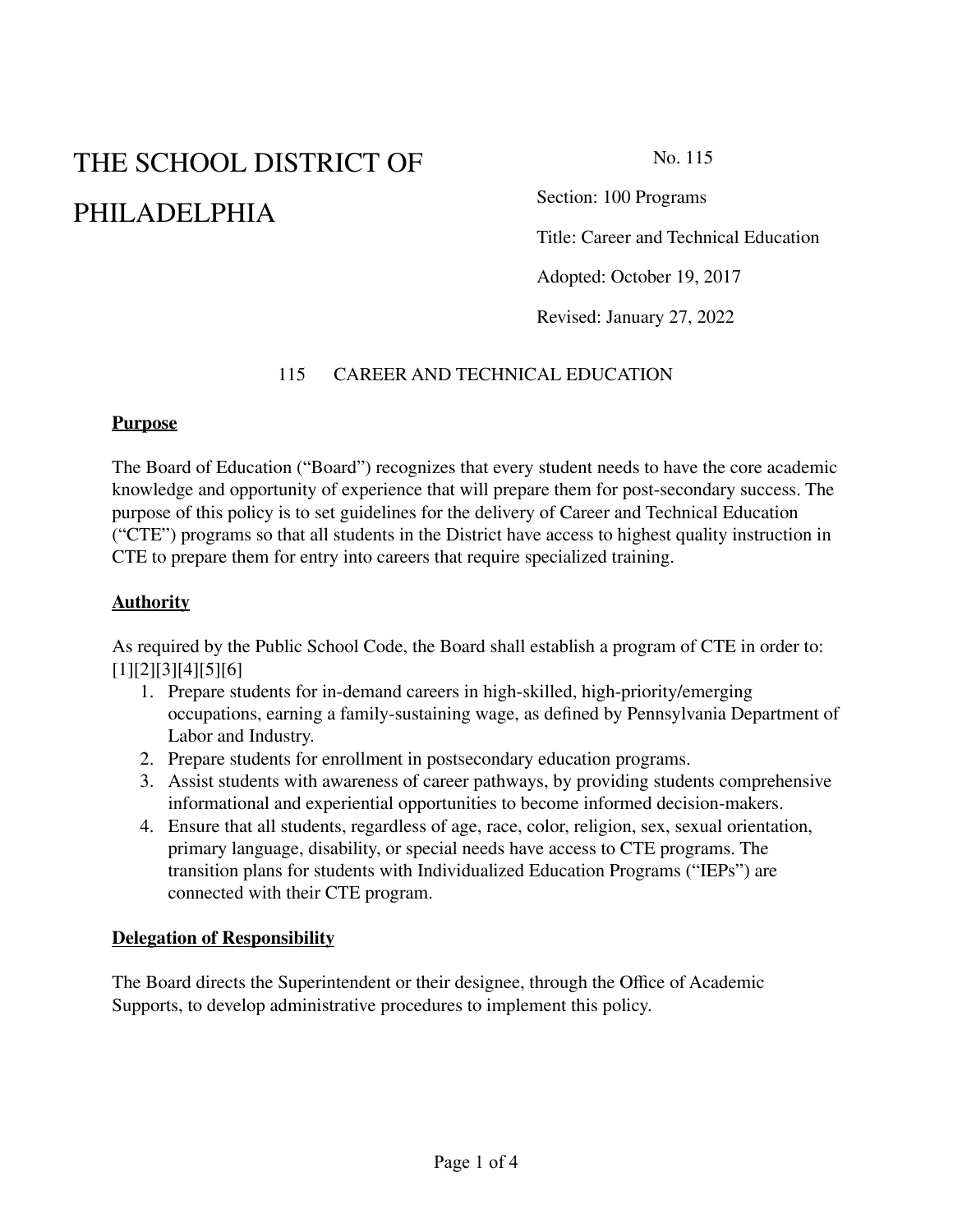# **Mandatory Regulatory Procedures**

In order to provide students with a CTE program, the Superintendent, or their designee, shall establish and maintain career and technical instruction in District high schools and participate in a program of career development. [2][4][5][7][8]

The Superintendent, or their designee, shall inform students and parents/guardians via publication and outreach (e.g., school visits, school visits to middle schools, print, online, school fairs, school selection, LeGare), of students' right to participate in CTE programs and courses and that eligible students with disabilities enrolled in such programs are entitled to services under state and federal laws and regulations. [5][6][9][10][11][12]

CTE programs shall consist of a series of planned academic and technical courses that are integrated into and articulated throughout the curriculum of District schools. [4][5][13][14]

CTE programs shall be aligned to industry- and state-based standards; prepare students for obtainment of licensure, industry skills certification, and/or Pennsylvania Skills Certificate through successful completion of the NOCTI, as required; and meet minimum time requirements. [5][13][15]

In order to maintain state-approved CTE programming, the Superintendent, or their designee, shall:

- 1. Approve the content, organization, and assessment standards of all CTE courses. [5][16]
- 2. Approve the placement of students in work-based learning programs and supervise the nature and conduct of their employment. [5][12][17][18]
- 3. Operate programs in compliance with applicable laws and regulations governing CTE. [5][13][19][20]
- 4. Employ and supervise certified District administrative and teaching staff for CTE programs. Such personnel shall be responsible for keeping up with the certifications, technology, industry best practices and skills, and standards of their professional areas. [21][22][23]
- 5. Provide industry-aligned facilities, equipment, and resource materials. [24][25]
- 6. Establish appropriate local and occupational advisory committees to advise the Board, administration, and staff concerning the aspects of the CTE program delegated to each committee. The Board delegates the responsibility to appoint members of the local and occupational advisory committees to the Superintendent or their designee. A majority of the members of the occupational advisory committee shall be employees and employers in the occupation for which training is being provided by the District. [26][27][28][29]

# Child Abuse Prevention Requirements

Employers who participate in District internship, externship, work study, co-op, or similar programs shall adopt policies and procedures that ensure compliance with the Child Protective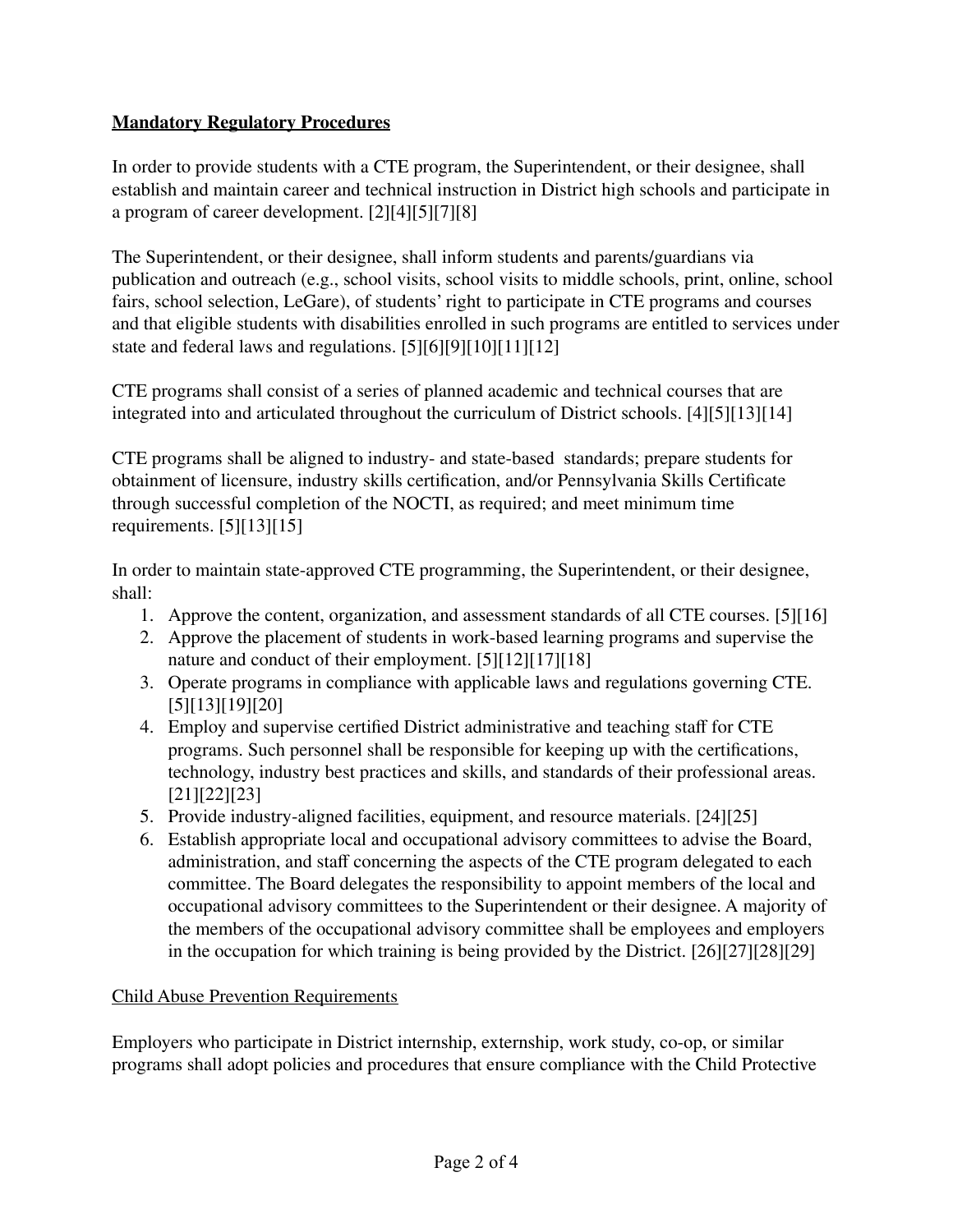Services Law and administrative procedures to this policy, including but not limited to the following: [30][31][32][33][34]

- 1. Identification of adult responsible for child's welfare.
- 2. Clearance certifications, including:
	- a. PA Child Abuse History Clearance, which must be less than sixty (60) months old;
	- b. PA State Police Criminal History Record Information, which must be less than sixty (60) months old; and
	- c. Federal Criminal History Report, which must be less than sixty (60) months old.
- 3. Arrest or conviction reporting requirements.
- 4. Child abuse reporting.

## **Legal References:**

- 1. 24 P.S. [1806](https://www.legis.state.pa.us/cfdocs/legis/LI/uconsCheck.cfm?txtType=HTM&yr=1949&sessInd=0&smthLwInd=0&act=14&chpt=18&sctn=6&subsctn=0)
- 2. 24 P.S. [1844](https://www.legis.state.pa.us/cfdocs/legis/LI/uconsCheck.cfm?txtType=HTM&yr=1949&sessInd=0&smthLwInd=0&act=14&chpt=18&sctn=44&subsctn=0)
- 3. 22 PA Code [12.41](http://www.pacodeandbulletin.gov/Display/pacode?file=/secure/pacode/data/022/chapter12/s12.41.html&d=reduce)
- 4. 22 PA Code [339.2](http://www.pacodeandbulletin.gov/Display/pacode?file=/secure/pacode/data/022/chapter339/s339.2.html&d=reduce)
- 5. 22 PA [Code](http://www.pacodeandbulletin.gov/Display/pacode?file=/secure/pacode/data/022/chapter4/s4.31.html&d=reduce) 4.31
- 6. [Policy](https://www.philasd.org/schoolboard/policies/) 103 Nondiscrimination in School and Classroom Practices
- 7. 24 P.S. [1802](https://www.legis.state.pa.us/cfdocs/legis/LI/uconsCheck.cfm?txtType=HTM&yr=1949&sessInd=0&smthLwInd=0&act=14&chpt=18&sctn=2&subsctn=0)
- 8. 24 [P.S.](https://www.legis.state.pa.us/cfdocs/legis/LI/uconsCheck.cfm?txtType=HTM&yr=1949&sessInd=0&smthLwInd=0&act=14&chpt=5&sctn=2&subsctn=0) 502
- 9. [Policy](https://www.philasd.org/schoolboard/policies/) 103.1 Nondiscrimination Qualified Students With Disabilities/Protected Handicapped Students
- 10. [Policy](https://www.philasd.org/schoolboard/policies/) 113 Special Education
- 11. [Policy](https://www.philasd.org/schoolboard/policies/) 138 English Language Development/Bilingual Education Program
- 12. 22 PA Code [339.21](http://www.pacodeandbulletin.gov/Display/pacode?file=/secure/pacode/data/022/chapter339/s339.21.html&d=reduce)
- 13. 22 PA Code [339.22](http://www.pacodeandbulletin.gov/Display/pacode?file=/secure/pacode/data/022/chapter339/s339.22.html&d=reduce)
- 14. [Policy](https://www.philasd.org/schoolboard/policies/) 105 Curriculum Development
- 15. 22 PA Code [339.23](http://www.pacodeandbulletin.gov/Display/pacode?file=/secure/pacode/data/022/chapter339/s339.23.html&d=reduce)
- 16. [Policy](https://www.philasd.org/schoolboard/policies/) 122 Extracurricular Activities
- 17. 22 PA Code [11.28](http://www.pacodeandbulletin.gov/Display/pacode?file=/secure/pacode/data/022/chapter11/s11.28.html&d=reduce)
- 18. 22 PA Code [339.29](http://www.pacodeandbulletin.gov/Display/pacode?file=/secure/pacode/data/022/chapter339/s339.29.html&d=reduce)
- 19. 22 PA Code [339.4](http://www.pacodeandbulletin.gov/Display/pacode?file=/secure/pacode/data/022/chapter339/s339.4.html&d=reduce)
- 20. 22 PA Code [339.30](http://www.pacodeandbulletin.gov/Display/pacode?file=/secure/pacode/data/022/chapter339/s339.30.html&d=reduce)
- 21. 24 P.S. [1106](https://www.legis.state.pa.us/cfdocs/legis/LI/uconsCheck.cfm?txtType=HTM&yr=1949&sessInd=0&smthLwInd=0&act=14&chpt=11&sctn=6&subsctn=0)
- 22. 24 P.S. [1212](https://www.legis.state.pa.us/cfdocs/legis/LI/uconsCheck.cfm?txtType=HTM&yr=1949&sessInd=0&smthLwInd=0&act=14&chpt=12&sctn=12&subsctn=0)
- 23. 22 PA Code [339.41](http://www.pacodeandbulletin.gov/Display/pacode?file=/secure/pacode/data/022/chapter339/s339.41.html&d=reduce)
- 24. [Policy](https://www.philasd.org/schoolboard/policies/) 109 Adoption of Instructional Resources and Materials
- 25. [Policy](https://www.philasd.org/schoolboard/policies/) 701 Facilities Planning
- 26. 24 P.S. [1808](https://www.legis.state.pa.us/cfdocs/legis/LI/uconsCheck.cfm?txtType=HTM&yr=1949&sessInd=0&smthLwInd=0&act=14&chpt=18&sctn=8&subsctn=0)
- 27. 22 PA Code [339.13](http://www.pacodeandbulletin.gov/Display/pacode?file=/secure/pacode/data/022/chapter339/s339.13.html&d=reduce)
- 28. 22 PA Code [339.14](http://www.pacodeandbulletin.gov/Display/pacode?file=/secure/pacode/data/022/chapter339/s339.14.html&d=reduce)
- 29. 22 PA [Code](http://www.pacodeandbulletin.gov/Display/pacode?file=/secure/pacode/data/022/chapter4/s4.33.html&d=reduce) 4.33